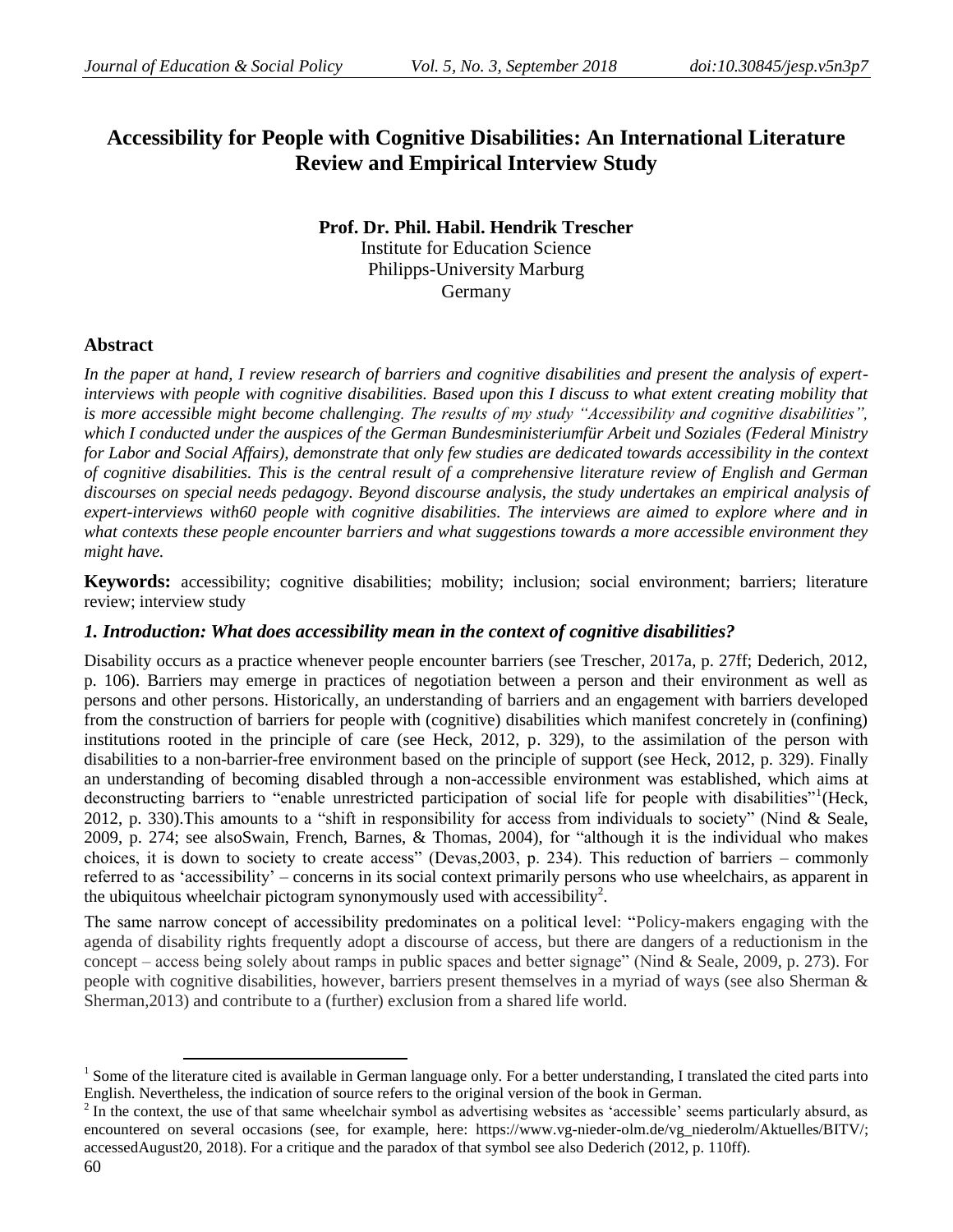Thus, to facilitate access for people with cognitive disabilities, "scores of barriers must be removed" (Kurzenberger, Niehoff, Walther, & Sack, 2012, p. 126). In this context, Kastl (2010) cautions, following Shakespeare (2001), that the notion of a world without barriers is illusory and that such a comprehensive accessibility would result in a "sterile and total rearrangement" (Kastl,2010, p. 55), whereby "access [...] would be achieved at the cost of eliminating that to which access was intended" (Kastl, 2010, p. 55).

In sum, it may be argued that accessibility is primarily a moral idea, which as a definition is not without problems, since in speaking about accessibility one always invokes barriers, before subsequently pondering how to deconstruct them. Thus, accessibility denotes less the absence of barriers, as much as the will to deconstruct existing barriers. Ultimately, perception and assessment regarding accessibility may in part diverge significantly, so that questions on accessibility might well be ambivalent and, thus, warrant more thorough investigation.

Particularly in the context of cognitive disabilities the topic of accessibility, in many ways, occupies somewhat of a blank space with scant research and little theoretical and practical recognition (see, for example, Stock, Davies, Wehmeyer, & Lachapelle, 2011; Nind& Seale, 2009; Dean, Fisher, Shogren, &Wehmeyer, 2016; Kurzenberger et al., 2012, p. 122) not merely concerning mobility (the focus of this paper), but also all domains of life.In this paper, I investigated barriers occurring in the context of mobility. Mobility represents an integral part of everyday life and especially affects other activities, such as work or leisure. Barriers of participation are constructed if the access to activities, for example recreational activities, is restricted by inaccessible mobility. Consequently, "no other barrier inhibits community inclusion more than the lack of appropriate, accessible, and available transportation" (Sherman & Sherman, 2013, p. 274; see also Bitterman & Baldwin Hess, 2008).

Conceptualizing accessibility necessarily coincides with a treatment of the location of barriers, the forms in which accessibility is intended, and the means, whereby barriers may be eliminated (see Nind & Seale,2009).Thus, barriers "need to be recognized and understood, before they can be deconstructed" (Tervooren & Weber, 2012, p. 11). This is especially the case, since "the barriers to accessibility faced by people with intellectual disabilities are not always apparent and, therefore, require exploration and clarification" (Yalon-Chamovitz,2009, p. 395). A deconstruction of barriers needs to be prefigured by their unveiling, since only in this way can elimination strategies be developed.This claim is a central aspect of my ongoing study in which I research accessibility in the context of cognitive disabilities. In my paper, I consider cognitive disabilities as *practice of being disabled* (Trescher, 2017b; 2017c). Consequently, cognitive disabilities are carried out through addressing people as cognitive disabled. "Disability is, thus, not something that can be deemed a characteristic of subjects, but rather disability is always disability of discoursive participation, which occurs in everyday interactions and practices" (Trescher, 2017c, pp. 33-34).This concept of cognitive disabilities is based on a Foucauldian understanding of discourse as practice (Foucault,1972, p. 49).

In the following section, I provide some insight into the study that serves as the basis for the present paper. Subsequently, I present and discuss selected results regarding "mobility". In the concluding section, I reflect on the ambivalences that may coincide with a demand to (increased) accessibility.

## *1 Researching accessibility – empirical design of the study 'Accessibility and cognitive disabilities'*

The study "Accessibility and cognitive disabilities" which was conducted under the auspices of the German Bundesministeriumfür Arbeit und Soziales (Federal Ministry for Labor and Social Affairs) and in close consultation with the disability support institutions Bundesverb and Lebenshilfee. V. as well as Lebenshilfe Frankfurt am Main e.V., aims at introducing the field and providing information on (a) to what extent accessibility and cognitive disabilities are debated in specialized English and German discourses and (b) the challenges self-advocates with cognitive disabilities perceive in terms of accessibility. It is important to emphasize that the investigation assumes an understanding of accessibility relative to the life world (of the affected) and, thus, tends towards the deconstruction of the barriers within. Conceptualizing accessibility from the subject's perspective relates to a person's 'training', that is their adaption to a non-barrier-free environment, which in turn may open opportunities of participation, though this is not at issue here. Based on these key aspects a multi-layered, multi-method research design was developed, that on the one hand reviews journals and books in English and German discourses(see section 3) und on the other hand focuses on semi-structured interviews with people with cognitive disabilities (see section 4).

#### *2 State of Research – Results of the Literature Review*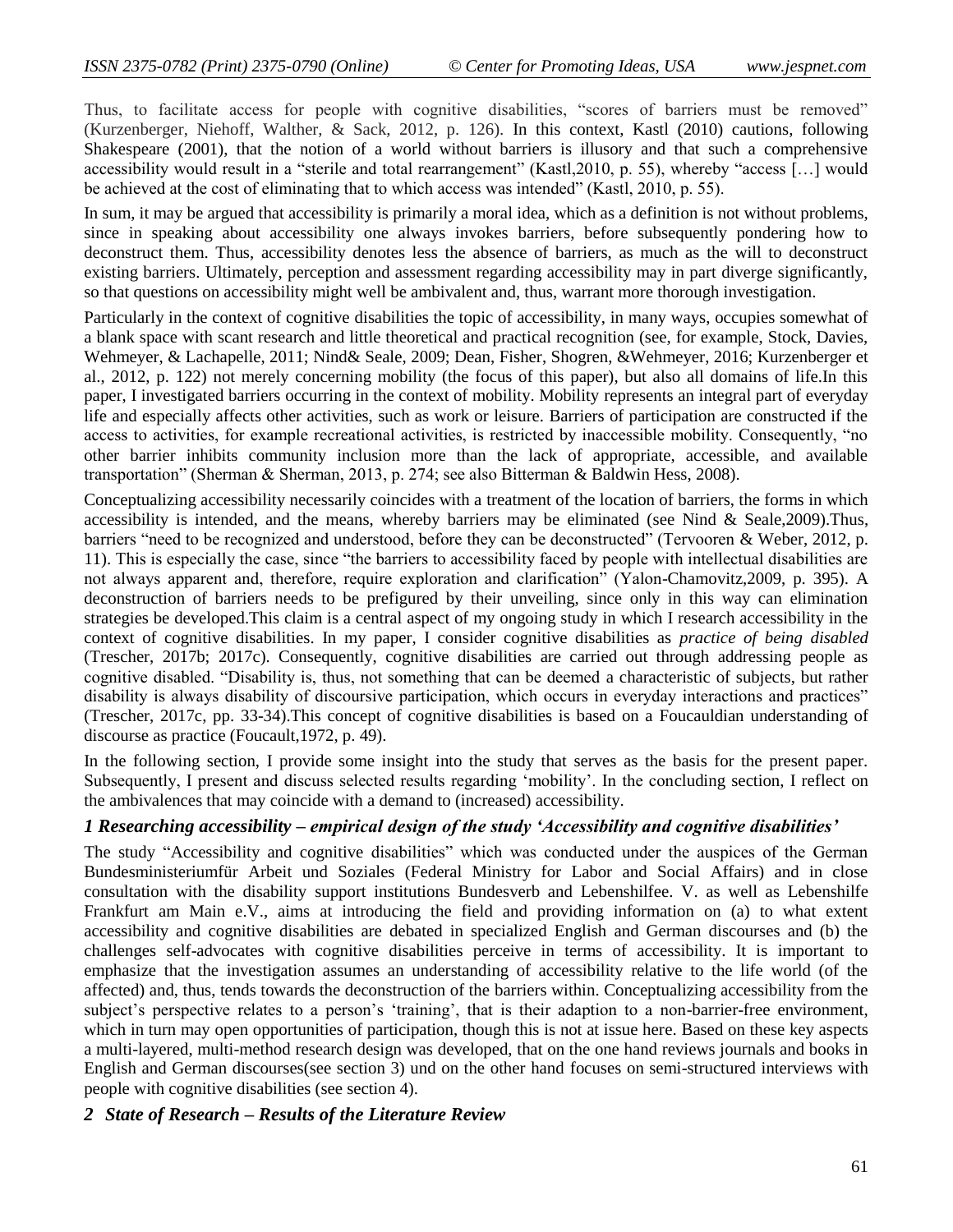To engage the matizing of accessibility and cognitive disabilities a literature review of specialized English and German discourses was carried out.

The review covered the period from 2007 to 2017, that is the past ten years including all publications until September 2017 (begin of research). The literature review consists of a three-step method combining quantitative and qualitative elements and was applied in the English as well as the German discourse:

- Step 1: Scanning relevant abstracts using appropriate search terms
- Step 2: Reading abstracts and assessing their relevance, scanning relevant papers
- Step 3: Reading and content analysis, inductive categorizing according to themes

Thus, 14 journals from the English discourse as well as 10 journals from the German discourse were examined as to how many and which, if any at all, contributions regarding accessibility and cognitive disabilities were published. The selection of journals was based on a list provided by the Deutsche Interdisziplinäre Gesellschaft zurFörderung der Forschungfür Menschen mitgeistiger Behinderunge.V. (DIFGB, German Interdisciplinary Society for Advocacy and Research for People with Cognitive Disabilities). The indexed journals were examined in terms of their (inter)national reach, their relevance to specialized discourse, and their thematic trajectory and selected accordingly. In the English discourse a total of 7694 contributions were included respectively, compared to 2859 contributions in the German discourse. Thus, more than 10000 contributions are tested for their pertinence to the topic of accessibility and cognitive disabilities.

In addition, two databases (ERIC – Institute of Education Science and FIS Bildung) served to search for books, anthologies, and other specialized literature, which are subsequently incorporated into the analysis and subjected to the three-step method. In a further step, (a) knowledgeable colleagues are solicited to share relevant (their own and other) contributions as well as (b) a free literature review is conducted to make sure that all possible contributions are identified and examined. In the context of journal research for the English discourse statistics show that hardly any paper about accessibility and cognitive disabilities was published. Of 7694 initially marked papers, only 54 are relevant for the topic and are incorporated into the eventual body of data (step three of the analysis)<sup>3</sup>. This amounts to only 0.7% of publications (in the analyzed journals) over the duration of the study. The journal papers that contribute to the topic of accessibility and cognitive disabilities in the English discourse

treat their object according to 14 different classifications, as illustrated in the following table:

| <b>Thematicfocusareas</b>                   | <b>Number</b>  |
|---------------------------------------------|----------------|
| <b>School/ Education</b>                    | 9              |
| <b>Social Area</b>                          | 7              |
| <b>Health</b>                               | 6              |
| <b>Science</b>                              | 6              |
| <b>Technology</b>                           | 6              |
| Law/ Judiciary                              | 3              |
| <b>Political Participation</b>              | 3              |
| <b>Social Media/ Social Networks</b>        | 3              |
| Work                                        | 3              |
| <b>Easy Language/Assisted Communication</b> | $\overline{2}$ |
| <b>Internet</b>                             | $\overline{2}$ |
| <b>Mobility</b>                             | $\overline{2}$ |
| <b>Individual Support Planning</b>          |                |
| <b>Sexuality</b>                            |                |
| total                                       | 54             |

**Table 1: Classification of the articles reflecting accessibility and cognitive disabilities**

A first assessment shows a significant underrepresentation of important areas such as work, leisure, and particularly habitation, which receives no attention in the English discourse over the duration of the study. The main topic of this paper, mobility, is only the matized in two papers (incorporated into the analytical body of the study), which constitutes a statement about the significance accorded to the topic in the specialized discourse.

l

 $3$ See Trescher, 2018b for comprehensive results.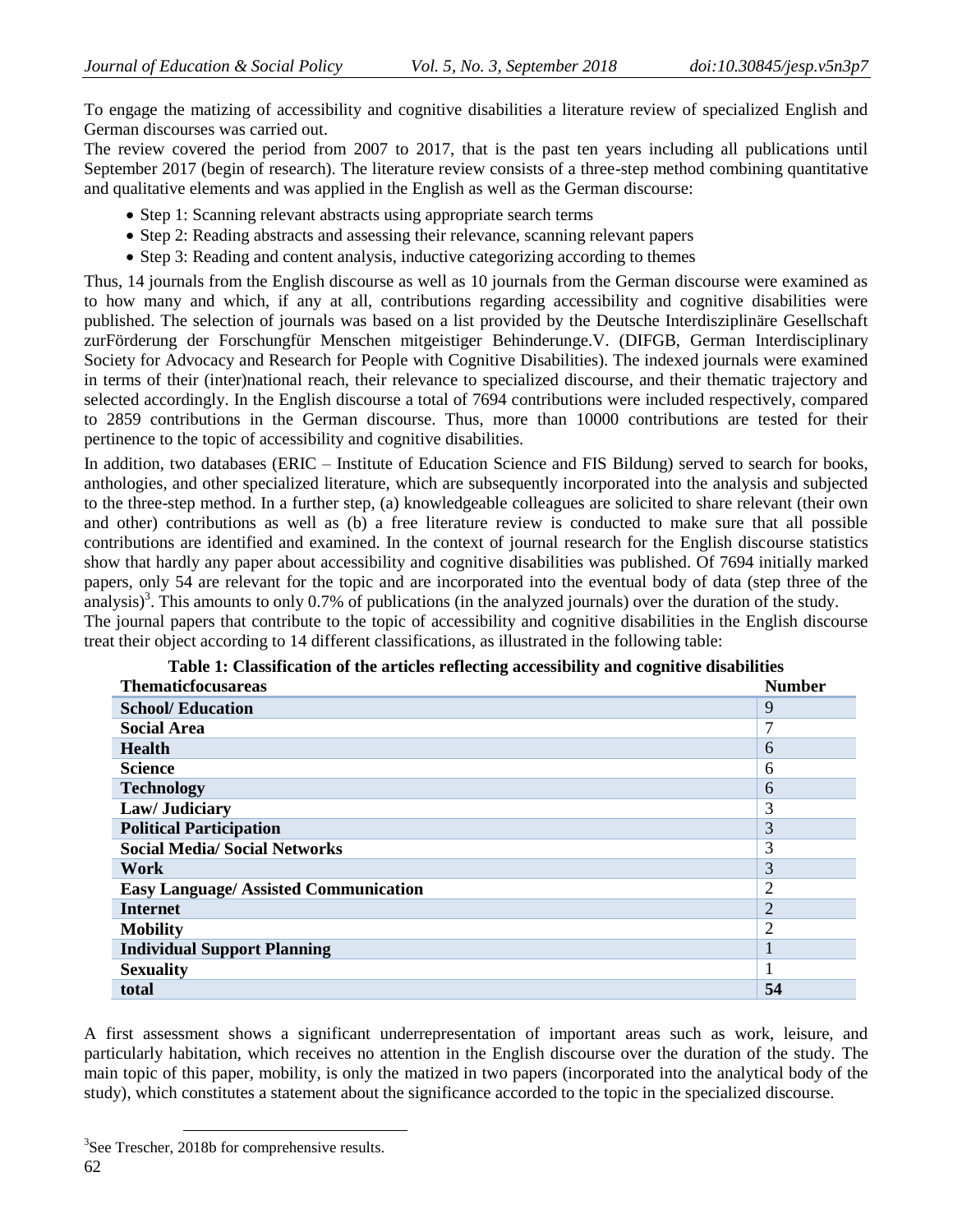The 54 papers deemed relevant to the topic are analyzed in terms of three overarching questions and the results are summarized according to content. The guiding questions are:

- 1) What is the referenced or sketched concept of accessibility?
- 2) What barriers are considered in relation to the selected object and cognitive disabilities?
- 3) What perspectives and what required actions to develop accessibility are considered in the context of cognitive disabilities?

Using the area of mobility as an example, the following demonstrates the analytical approach in the treatment of the respective papers. Among the entire pool of materials, the only contributions engaging with accessibility and mobility in the context of cognitive disabilities are the papers "Bus rapid transit identity meets universal design" (Bitterman & Baldwin Hess, 2008) and "Preventing mobility barriers to inclusion for people with intellectual disabilities" (Sherman & Sherman, 2013). Thus, only about 0.03% of the examined papers deal with the topic of mobility and accessibility in the context of cognitive disabilities. The open inquiries yielded some further studies published in journals beyond the special needs discourse and thus did not end up in the main body of research. At any rate, the count of contributions on the topic of mobility and accessibility in the context of cognitive disabilities remains marginal. The additional contributions are incorporated into the body of relevant texts. Nevertheless, the necessity of combining quantitative and qualitative methods becomes apparent, as only such multi-method approaches guarantee that all relevant contributions are included into the body of research.

#### *The concept of (cognitive) disabilities – the need for a theoretical foundation*

In their qualitative work, Bitterman and Baldwin Hess (2008) engage with the concept of bus rapid transit (BRT), a relatively new form of American public transit. In this context accessibility to the authors means that busses are accessible to all people, independent of age, physical and cognitive abilities (Bitterman & Baldwin Hess, 2008, p. 445).

It is noteworthy that their concept of accessibility lacks any apparent theoretical recourse. Rather, the authors identify a practical necessity to make the proliferating BRT systems accessible for all people and refer in this context to the concept of universal design (Bitterman & Baldwin Hess, 2008, p. 445).

Based on the seven principles of universal design, equitable use, flexibility in use, simple and intuitive, perceptible information, tolerance of error, low physical effort, and size and space for approach and use (Connell et al., 1997), Bitterman and Baldwin Hess (2008) suggest an approach of planning and assessing BRT systems (pp. 456-457).

Sherman and Sherman (2013) also opt for a qualitative approach, though their research area is construed broader. Accordingly, they conceptualize accessibility as a basic human right, which comprises everyday access to the built environment as well as a life as an autonomous individual (p. 271), and consequently derive accessibility from a juridical perspective. Concretely, they cite the Americans with Disabilities Act (ADA) as well as the Convention on the Rights of Persons with Disabilities (CRPD) (p. 271).

The authors problematize various forms of potential barriers for people with cognitive disabilities. For example, insufficient financial resources (both individual and systemic), lack of personal planning, and insufficient transport options may constitute barriers (pp. 273-274). In addition, people with cognitive disabilities often encounter abrasive attitudes (p. 273). Ultimately, ignorance and incomprehension on the part of planning experts further curtails barrier-free utility (pp. 274-275).

At a basic level, both studies show a certain deficit of theoretical referencing, which is quite common in dealing with accessibility (not merely in the context of cognitive disabilities), thus indicating the principle need of a theoretical foundation of this (ambivalent) term.

#### *Participation of people with cognitive disabilities*

Both papers indicate that while during planning processes potential needs of physical assistance are considered, the potential needs of cognitive assistance are neglected (Bitterman & Baldwin Hess, 2008, p. 447; Sherman & Sherman, 2013, p. 274). Likewise, the ADA offers rather indistinct guidelines regarding people with cognitive disabilities (Bitterman & Baldwin Hess, 2008, p. 447).

These insights are congruent with the previous results of my study in which I also demonstrate that accessibility is only seldom theorized in the context of cognitive disabilities (see also Trescher, 2018a, b). Bitterman and Baldwin Hess (2008) state that different aspects of the bus system, such as complicated graphics, are not functionally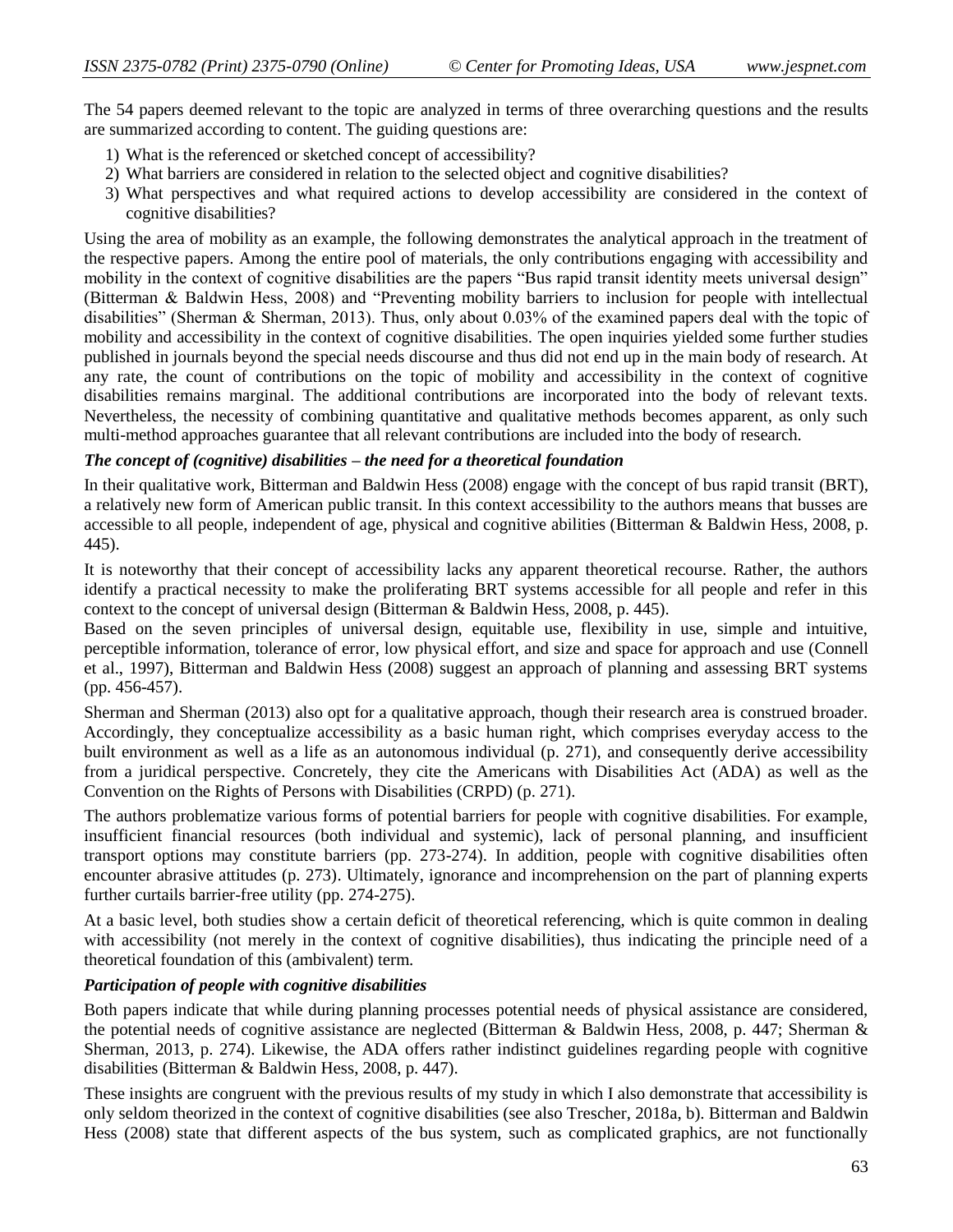useful for people with cognitive disabilities (p. 452). Though this statement seems comprehensible in principle, its validity is diminished however, as no people with cognitive disabilities were incorporated into the examination – neither as participating research subject, nor as researched object.

Thus, one result of the literature review reveals an overall lack in participatory research, on the one hand, and a direct examination of people with cognitive disabilities, on the other. From this follows the requirement of respective qualitative research.

#### *Perspective of Inclusion?*

Though neither study incorporates self-advocates, both nonetheless recognize this vacancy and demand the inclusion of end users into the planning process (Bitterman & Baldwin Hess, 2008, p. 458; Sherman & Sherman, 2013, p. 275). Accordingly, Bitterman and Baldwin Hess (2008) suggest an approach of planning and assessing BRT systems that includes self-advocates (p. 450). In this regard, the critical question arises as to why they do not already adhere to this approach in their own study. At any rate, it is commendable that the authors identify this vacancy, which increases awareness in the research community and normalizes the inclusion of self-advocates – particularly regarding inclusionary potential developments.

Sherman and Sherman (2013) regard a multi-disciplinary approach (p. 273) as well as the education of planning experts as necessary measures to advancing accessibility in the realm of mobility (p. 275). They notice further need for action in personal assistance and planning (p. 273) and emphasize that inclusion is a reciprocal process that requires action of both people with and without disabilities (p. 272). The underlying concept of inclusion as a practice of negotiation seems comprehensible, though it may not be consequently adhered to in the context of the study. There is continued need for action, both in terms of practice and research.

#### *On the ambivalence of 'training'*

Sherman and Sherman (2013) refer to the implementation of training programs for using means of public transport in the USA (p. 274) and the testing of technical GPS equipment as an aid to orientation in Great Britain (Davies, Holloway, & Wehmeyer, 2010; see also Sherman & Sherman, 2013, p. 274), as prospective developments towards a more accessible mobility for people with cognitive disabilities. These 'trainings' are quite ambivalent, for though in some instances they may certainly contribute towards extending mobility competences, they declare the lack of accessibility, to some extent, as an individual problem, which can be mitigated through "training". This is indicative of an underlying problematic that coincides with "accessibility" and a respective engagement. The practical goal of such training is to empower people with cognitive disabilities to utilize public transport. However, this should lead one to conclude that the former amounts to accessibility. Accessibility (at least to the concept here developed) aims at transforming social space, not the person. Moreover, dependency of people with cognitive disabilities to training as well as its content, frequency, etc. is problematic. Accordingly, mobility is experienced through a kind of needle eye constructed by outsiders (see also Trescher & Hauck, 2017).

#### *Focus on public transport*

One problematic previously not discussed in this way (including the studies of Bitterman & Baldwin Hess, 2008 and Sherman &Sherman, 2013) is that in many smaller municipalities barriers (among other things) emerge due to a lack of differentiated public transport networks and, so that a massive dependency on automobiles – and their drivers – and/or (often insufficient) monetary resources persist (see also Trescher, 2015, p. 137). Focusing on public transport networks is problematic, since it precludes an examination of other forms of mobility (for instance, pedestrian, bicycle, or automobile). Specifically, discussing the question of why people with cognitive disabilities cannot commonly earn their driver"s license (cf. Monninger & Tsakarestos, 2010, p. 281) would certainly be interesting, particularly against the background of some individuals" concrete wish of learning how to drive (documented, for example, in Trescher, 2017a, p. 150). In the context of my study "Accessibility and cognitive disabilities" one interviewee notes:*"Actually I would have liked to get my driver"s license, but it didn"t work out, because you need to be able to read"*(02-04). It seems, therefore, that to test existing public transport systems in terms of accessibility does not suffice, but rather that it is necessary to recognize the enmeshment of the mobility problematic with many areas of life and to examine its complexity. What is needed in this context is qualitative research.

## *3 Talking about Accessibility – Interviewing People with Cognitive Disabilities*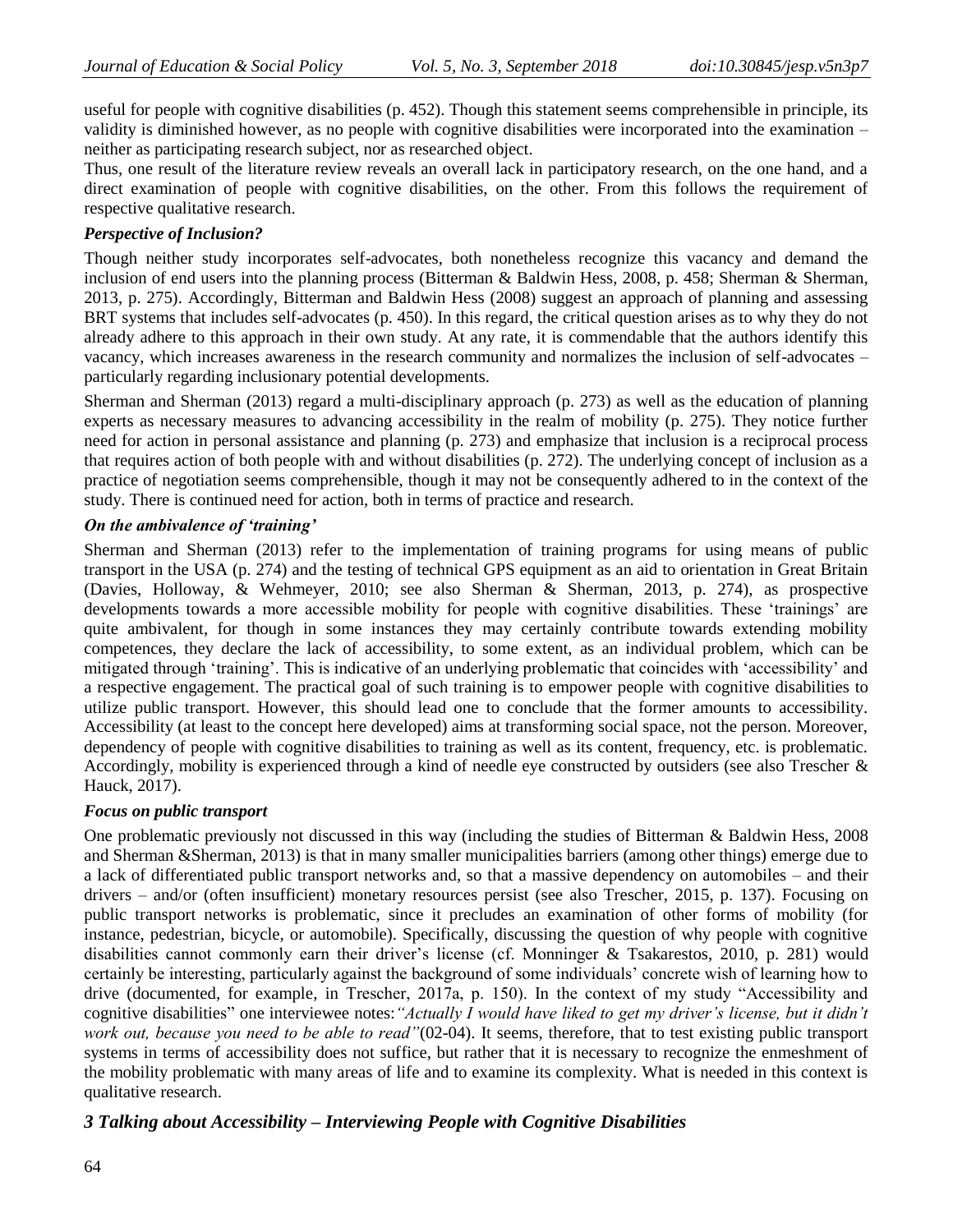Aside from the literature review, additional semi-structured interviews were conducted with people with cognitive disabilities who are addressed as expert self-advocates. The aim of this interview study was, to gain their insights into the topic and thus to contrast the results of the literature review as well as to document experiential barriers and, in some cases, existing facilities for support. The reasoning behind this approach is that barriers need to be experienced in life practices and identified accordingly before they can be deconstructed. The survey of interviews focuses on Germany so far and should therefore be considered as introductory research, which gestures towards the need for a larger scale, international study. The semi-structured interviews with experts addressed the topic of accessibility. After an initial open question, eight areas were focused: leisure, work, school/ education, habitation, daily routine, political participation, institutions/ agencies/ bureaucracies, social areas/ mobility. Thus, the guidelines are semi-standardized since they entail both open-ended and closed questions (cf. Lamnek, 2010, p. 107; Friebertshäuser & Langer, 2010, p. 439; Trescher, 2015, p. 59ff). According to this approach, 60 people with cognitive disabilities were located countrywide (at work, in assisted housing, at home, at events) and interviewed about the topic<sup>4</sup>. This first survey is meant to be extended to also conduct (local) research internationally, so that the challenges and suggestions for improvement of people with cognitive disabilities can be collected on site and made accessible.

The interviews are analyzed using a qualitative-content analytical method (cf. Mayring, 2010; on the application see Trescher, 2015, p. 74ff.) At first glance, the results demonstrate the extent and diversity of problematics in the context of accessibility from a perspective of self-advocates. Of 60 persons with cognitive disabilities interviewed in Germany, 46 have spoken about the topic of "mobility". The insights from these interviews, which must be characterized as introductory, illustrate once more the research value and advancement that occurs when people with cognitive disabilities are included as experts of their own matters. The many and reflected suggestions towards a more accessible use of public transport attest to this claim. Subsequent studies should build on this and make comprehensive insights into the daily routines of people with cognitive disabilities (for instance, using interviews, observations, and participant field research) a core aspect in their methodological setting (see also Trescher, Hauck, & Börner, 2017).

#### *Do you use public transport?*

 $\overline{\phantom{a}}$ 

Many interviewed persons who frequently use means of public transport report that they do so without any problems, as they *"know their way around"*(02-04), know where to exit, or *"know the schedule by heart"*(02-07). In sum, the interview analysis yields that about 63% of interviewees use public transport frequently and independently. A significantly lower share (ca. 19%) of interviewees partially or seldom uses public transport, while 17% never uses these means. These numbers compare to overall public transport statistics in Germany, whereby only 12.6% of interviewed persons never use public transport (see Statista, 2017). At a basic level, the question of being able to navigate an unfamiliar city arises, as many interviewees face (in some circumstances) the problem of being particularly dependent on their current residence. Moving to a different city becomes a larger obstacle (at least potentially) since they only seldom use public transport. Mobility, in this view, concerns not only daily movement within a place of residence, but also entails the appropriation of new residences and living spaces. Accessibility and mobility must therefore be theorized and researched accordingly.

#### *Why do you (not) use public means of transport? What difficulties arise?*

Many interviewees, even though reasons vary, avoid public transport from a kind of uncertainty, which may in some cases be frightening. Accordingly, one interviewee notes: *"I don"t use the bus, I don"t dare to by myself"*(02-10). Another person does not use public transport, since she *"can"t read well"*(01-07) and therefore has trouble reading the schedule. She says: *"Some routes I can do by myself, but it's a problem when the trains don"t come, then I can"t read when the next one arrives and where I have to go"*(01-07).

Another reason for not using public transport is that persons are picked up by a special rideshare service and taken home, so that for them, according to the reports, there is no need to use public transport. This is especially concerning, as the only (farther, non-pedestrian) routes outside of their homes that these persons seem to undertake are the ones to and from work.

<sup>4</sup>A formal ethical approval was obtained. The Letter of informed consent was written in easy language to ensure that the interviewed persons with cognitive disabilities would understand it. In addition, they could ask questions and the consent could be read aloud to them. At this stage, I would like to sincerely thank all persons who agreed to an interview!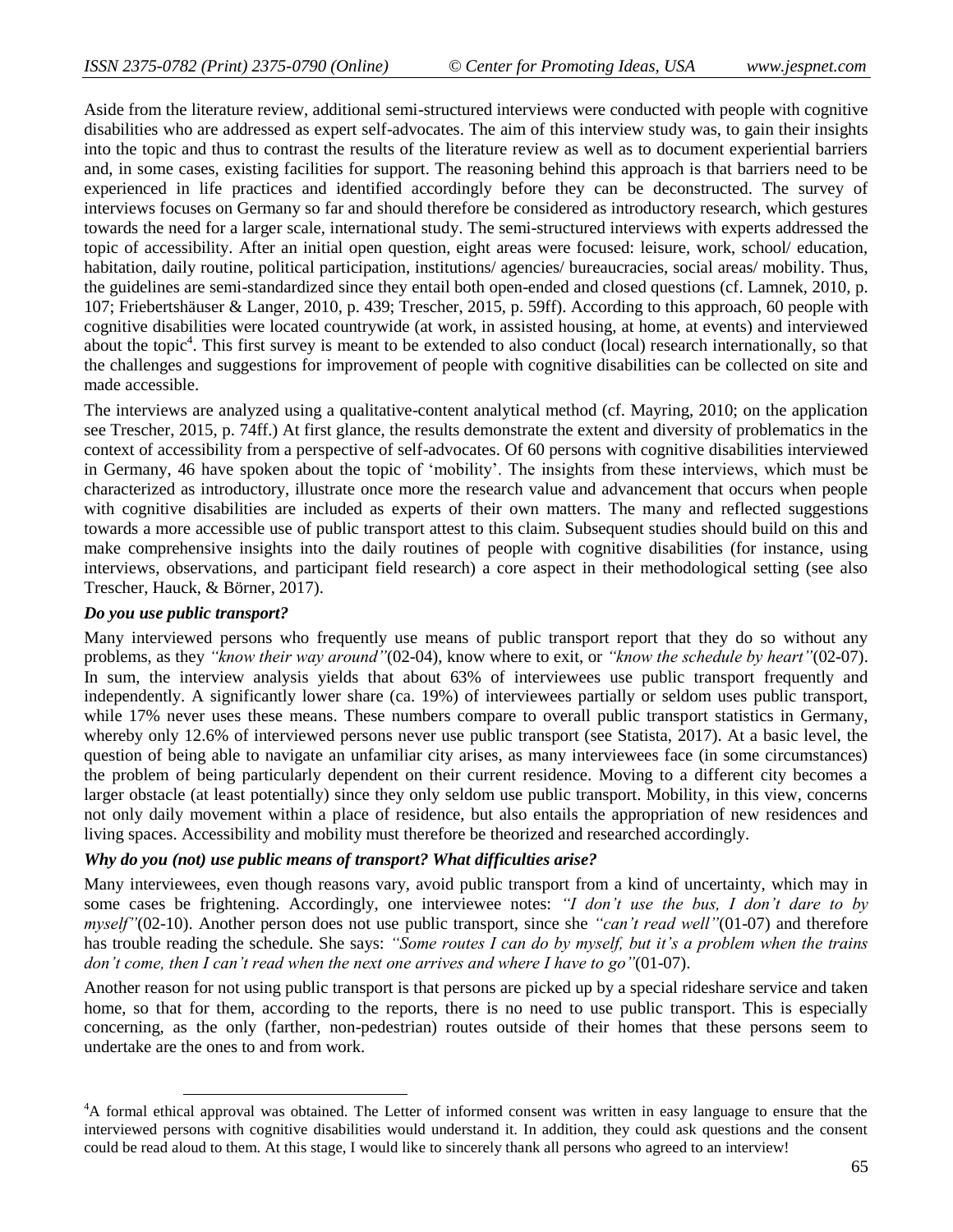Visiting friends, engaging in leisure activities, or going on trips, are not considered in the context of public transport and, therefore, either do not happen entirely or they are only undertaken using rideshare services (professional or private). This considerably constrains the possibilities of autonomous mobility, which is problematic since mobility is a "basic need and a precondition for a self determined life and participation in community living" (Tillmann & Haveman,2010, p. 287; see also Tillmann, 2015). Consequently, "[l]imitations in mobility may affect physical, social, and psychological well-being" (Wasfi& Levinson, 2006, p. 1; see also Blais & El-Geneidy, 2004).Another obstacle regarding the use of public transport is financial, that is a result of financial challenges, which many people with cognitive disabilities encounter. One interviewee recounts: *"I mostly use my bicycle, because public transport is too expensive for me. I can"t afford it"*(03-05). Most people with cognitive disabilities in Germany work in so-called sheltered workshops. On average, they make 181€ per month (BAG WfbM, 2016), which means that public transport tickets are not consistently affordable. Further difficulties arise for some, because they live in a provincial area in which the frequency of public transport is low and connections into surrounding (larger) cities are not well-developed. An autonomous mobility is thus complicated for all residents in this area.

#### *What are your suggestions to improve access to means of public transport?*

The interviews result in several suggestions about how to deconstruct barriers in the context of mobility. One person proposes to employ accompanying personnel in the vehicles of public transport to assist with entering and exiting as well as with ticket purchases and as a point person whenever issues arise. Other persons note the need for improvement in terms of arranging schedules and suggest making them easier as well as to select larger and more legible font. One interviewee recommends installing voice casting at stops to read the schedule and announce the next connections.

These recommendations are largely congruent with insights from the (partly listed) studies on the topic of mobility and cognitive disabilities (see Bitterman & Baldwin Hess, 2008; Davies et al., 2010, p. 455ff; Kleinbach, 2009, pp. 39-40; Monninger et al., 2012, p. 55ff; Monninger & Tsakarestos, 2010, pp. 285-286; Wasfi& Levinson,2006; Yalon-Chamovitz,2009, p. 396ff). It remains to be seen, why (evidently) these results are not included widely in designing and developing schedules. In addition, some of the interviewees express suggestions regarding the physical use and accessibility of public transport vehicles. One person, for example, considers boarding aid useful, as she sometimes uses a walker, which makes it difficult to board the bus. Another person reports that she does not like when the tram is *"so crowded"*(01-04) and therefore suggests offering increased service. Thus, matters of accessibility in the context of cognitive disabilities should not exclusively focus on the areas of reading/comprehension, but rather that barriers beyond that are experienced and should accordingly be eliminated.

#### *4 Discussion and prospect: Perspectives on accessibility in the context of cognitive disabilities*

The context of accessibility should not be reduced to finding "solutions" – this is a key insight of my study. Rather, it should be considered that multiple aspects (which may be ambivalent) interact and that there is a need to tackle overarching problems, such as a life under the protectorate of disability support, whose institutions in many ways unfold as disabling practices on the 'assisted' subjects (see also Trescher, 2017a). Respectively, matters of accessibility and cognitive disabilities cannot be answered in a one-dimensional way, with a simple demand of 'more' accessibility, that does not suffice to conceptualize accessibility in such a way. Accessibility and barrier-free access to all areas of life is situated in the ambivalent empowerment and enabling of people with cognitive disabilities, on the one hand, and the deconstruction of barriers in a shared life world. Accessibility as well as the respective discourse reflects on the ambivalence between 'being disabled' and 'becoming disabled' – a dichotomy which by the way also affects research institutions that identify and thus reproduce a certain group of persons targeted as barriers are investigated (and deconstructed) (see Windisch, Rohrmann, &Düber, 2015, pp. 397-398; Dederich,2012, p. 110ff). In general, one should recall that accessibility does not equate to participation and inclusion. Getting rid of (potential) barriers does not necessarily result in previously excluded persons now having unrestricted participation, since non-participation in a shared life world is characterized by a (sometimes ambivalent) practice of negotiations, which is not entirely congruent with "accessibility". Further research, as indicated by my study and the aforementioned research demands, must be based on empirical investigations that engage the field qualitatively and internationally and address the guiding question of the types of barriers people with cognitive disabilities encounter in their lives. At least one part of such an investigation should address to what extent people with cognitive disabilities encounter barriers as a result of entirely inaccessible practices.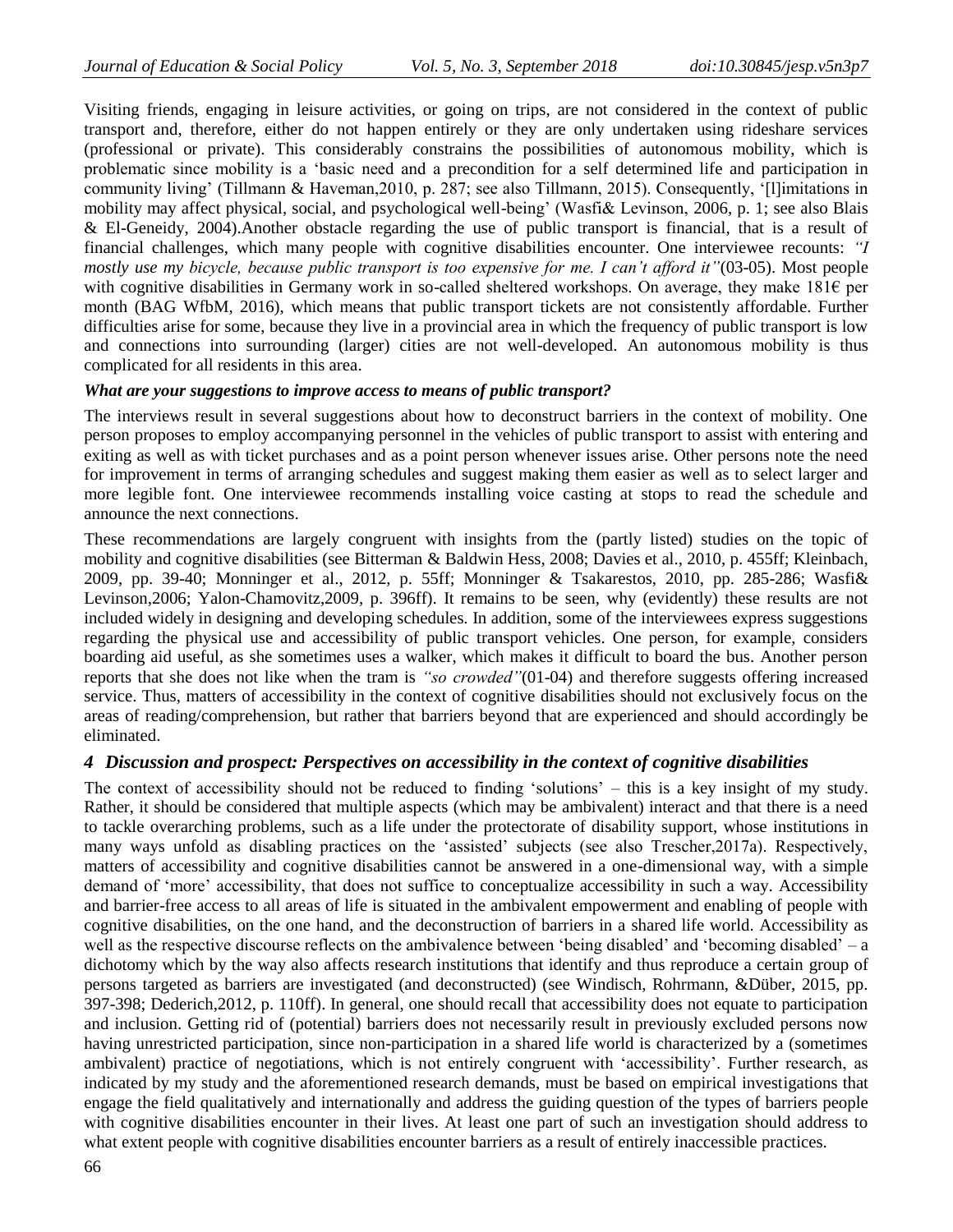In terms of mobility, as the interviews reveal, this occurs, among other instances, due to ties to a special needs ride share, but applies to almost all areas of life, for instance, in terms of financial services. Many people with cognitive disabilities are unable to experience the accessible ATM, because they often do not oversee their finances, but rather receive allowances in their institution (see Trescher, 2017d, p. 109) or they receive money for the weekly needs in cash from their legal guardians (as is the case with one interviewee). This example illustrates that it may certainly be reasonable to arrange for an "accessible" ATM (or public transport schedule), but, as stated above, not to assume that "participation" follows automatically. Accessibility and less barriers are however a condition for participation and thus they must be positioned, in theory and practice, in the focus of academic discourse.

#### *Acknowledgements and funding details*

The study "Accessbility and cognitive disabilities", which forms the basis for the paper at hand, is funded by the German Bundesministeriumfür Arbeit und Soziales (Federal Ministry for Labor and Social Affairs) and is conducted in close consultation with the disability support institutions Bundesverb and Lebenshilfee.V as well as Lebenshilfe Frankfurt am Main e.V.

#### *References*

- BAG WfbM.(2016).*Durchschnittliche monatliche Arbeitsentgelte 2012–2015*. www.bagwfbm.de/file/1053/ (accessed August 20, 2018).
- Blais, D., & El-Geneidy, A. M. (2014). Better living through mobility: the relationship between access to transportation, well-being and disability. Paper presented at the 93rd Annual Meeting of the Transportation Research Board, Washington, DC.
- Bitterman, A., & Baldwin Hess, D. (2008). Bus rapid transit identity meets universal design. *Disability & Society,23*(5),445-459.
- Connell, B. R., Jones, M., Mace, R., Mueller, J., Mullick, A., Ostroff, E., Sanford, J. Steinfeld, E., Story, M., &Vanderheiden, G. (1997). *The principles of universal design: Version 2.0.* Raleigh, NC: The Center for Universal Design.
- Davies, D. K., Stock, S. E., Holloway, S., &Wehmeyer, M. L. (2010). Evaluating a GPS-based transportation device to support independent bus travel by people with intellectual disability. *Journal of Policy and Practice in Intellectual Disabilities,10*(4), 454-463.
- Dean, E. E., Fisher, K.W., Shogren, K. A., and Wehmeyer, Michael L. (2016). Participation and intellectual disability: a review of the literature. *Intellectual and Developmental Disabilities,54*(6), 427-439.
- Dederich, M. (2012). Ästhetische und ethische Grenzen der Barrierefreiheit. InA. Tervooren& J. Weber(Eds.), *Wege zur Kultur* (pp. 101-115). Köln: Böhlau.
- Devas, M. (2003). Support and access in sports and leisure provision. *Disability & Society, 18*(2), 231-245.
- Foucault, M. (1972). *The Archaeology of Knowledge and the Discourse on Language*. New York: Pantheon Books.
- Friebertshäuser, B., & Langer, A. (2010). Interviewformen und Interviewpraxis. InB. Friebertshäuser, A. Langer,& A. Prengel (Eds.),*Handbuch Qualitative Forschungsmethoden in der Erziehungswissenschaft*, (pp. 437-455). Weinheim: Juventa.
- Heck, H. (2012). Barrieren. In I. Beck & H. Greving (Eds.),*Lebenslage und Lebensbewältigung*, (pp. 328-333). Suttgart: Kohlhammer.
- Hüllemann, U., Reutlinger, C., &Deinet, U. (2016). Aneignung als strukturierendes Element des Sozialraums. In F. Kessl& C. Reutlinger (Eds.), *Handbuch Sozialraum*, (n. p.). Wiesbaden: Springer VS.
- Kastl, J. M. (2010). *Einführung in die Soziologie der Behinderung*. Wiesbaden: Springer VS.
- Kleinbach, K. (2009). Wo geht"s hin? Im Reutlinger Stadtverkehr. *Teilhabe,48*(1), 37-43.
- Kurzenberger, S., Niehoff, U., Walther, H., & Sack, R. (2012). Barrierefreiheit für Menschen mit kognitiver Beeinträchtigung – Ergebnisse einer Befragung.*Teilhabe,51*(3), 121–126.
- Lamnek, S. (2010). *Qualitative Sozialforschung* (5th ed.). Weinheim: Beltz.
- Mayring, P. (2010). *Qualitative Inhaltsanalyse. Grundlagen und Techniken* (11th ed.). Weinheim: Beltz.